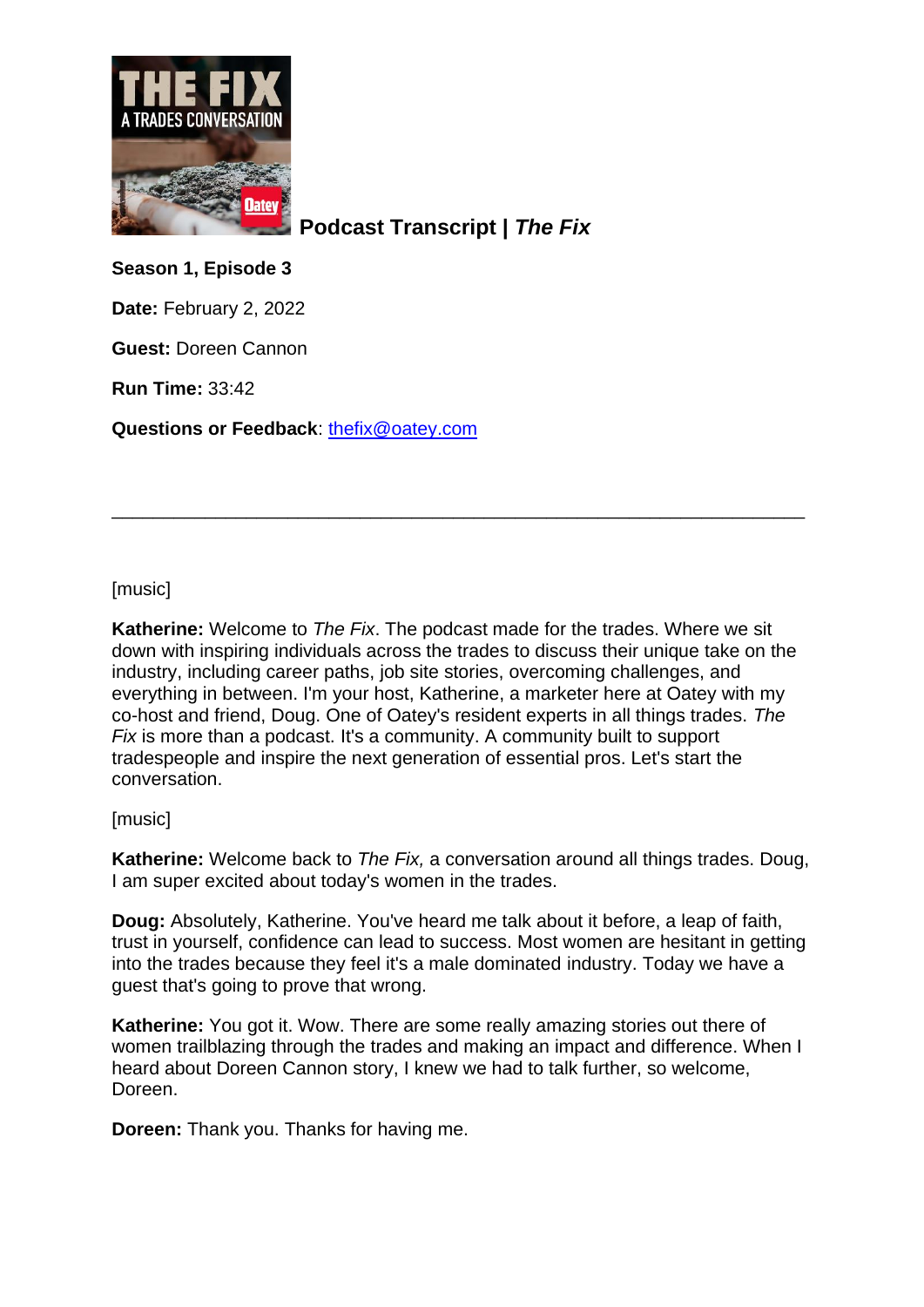**Katherine:** Let's talk a little bit about you a little bit further. Why did you pursue trades career in the first time around?

**Doreen:** Well, it's interesting. My dad was very handy. I'm the youngest of three daughters. I think maybe I'm the son my father didn't have. My father actually was a pipefitter by trade. He worked out at the Aerospace Union and in manufacturing pipe fitting. I was always hanging around with him doing things. I always enjoyed working with my hands and I always enjoyed that feeling of accomplishment. I did. I do have a college education. I went to college and then I went into retail management and buying for a retail firm.

When I got to stay home I said, "You know what? I'm not going to go back to that 40 hours a week, working Saturdays and Sundays, working on salary, holidays were always ruined because in retail, it's just too much.

**Katherine:** For sure.

**Doreen:** My mother actually saw this little article in the Cleveland paper about a career fair for women. It was probably 1996 and wanting to get more women in the trade.

**Katherine:** Oh, cool.

**Doreen:** I went to the career fair and I walked around, talked to all the different trades and I settled on the plumbers. My father always did a little plumbing on the side and he had said to me, "He'd said, "I think plumbing's a great career for a female." I checked out the plumbers booth there at the career fair and I thought they had great training. I liked what their international had to offer in training and then I applied and two years later I got in the program.

**Katherine:** That is awesome. Why do you think if you look back, maybe that you didn't go the trade route the first time around? Was it a fear, stigma, or even just access to knowing that that was an option for you?

**Doreen:** Yes. I don't even think that females, even now to this day, and that's part of our challenge that know and realize that this is a career option for them. You really don't even hear about it. Years ago it was always, how do you get in the trades? You knew somebody, a family member was in it, or you knew somebody. There really wasn't that mass advertising to try to get into these apprenticeship programs. Really honestly, I never even thought about it until I had been in the workforce for how many years and just decided, hi, something has to be different.

**Katherine:** Doug, we talk about this, not even with women in the trades, but just getting to people in the trades in general that there really isn't that advertising and that continued conversation anymore that it is an option for it.

File name: Episode 3.mp3 **Doug:** Absolutely. Unfortunately, Doreen we have mentioned before in our talking sessions that, there isn't enough excitement built around being in the trades. Here on The Fix, what we try to do is we try to let people know that, hi, those options are there. If you're willing to be dedicated, you can go the rest of your career without needing to look for work because work is always there.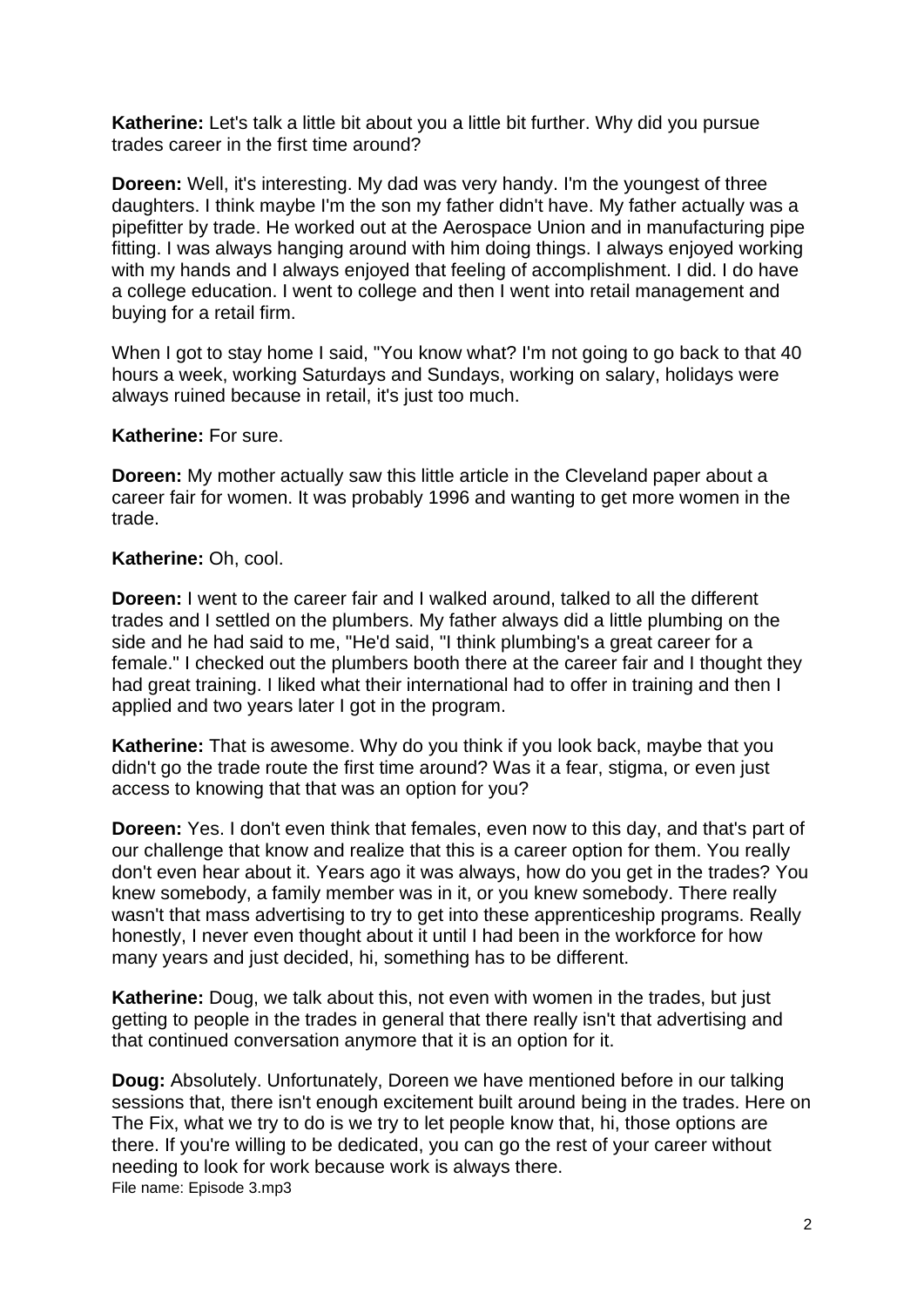Constant building is always going on and it's also divided up where men and women can be equally performance perfection on these projects. They don't have to worry about, "Hey, I'm going to look down upon because I am a female, or I'm superior because I'm a male." It can be accomplished right across the board, no matter what female or male is on that project.

**Katherine:** Doreen, another thing is when you went into the trades and you started to learn more and get into your apprentice program, was there something that you're like, "Man, I wish if I really would've known the is back then I would've gone a different route. Was there an aha moment for you at all?

**Doreen:** Absolutely. Right from the beginning. Because boy, do I wish I was 15 years younger right now or would've gotten in right there? Absolutely. Absolutely, I do. Yes, definitely. When you get into the program and you start to get the training and you realize that this is really interesting, amazing stuff. People don't realize what plumbers do. I do a lot of speaking at high schools or wherever, come to talk about the apprenticeship and everybody all go, "Plumber, I don't want to be a plumber." I would say, "Hey, the only place I've ever plunged a toilet it's been in my own house." We're talking about new construction.

We're talking about working on amazing jobs, building a clinic, building the Cleveland Clinic, all the medical gas lines are plumbers' work, so there's so much involved and a lot of people don't realize that even the schooling, the five-year apprenticeship program is not an easy road. The classwork is difficult and you really have to stay on top of everything to be as successful in the program.

**Katherine:** Yes, absolutely. Tell me a little bit more about your desire to advocate for women in the trades. Why do you feel that heartstring pull that I need to say more, and I need to stand up more for this?

**Doreen:** I think it turned my life around definitely and I know a lot of women all across the country, there's a big tradeswomen group all across the country, United States and Canada. Even personally, here in Cleveland, I know women who have gone from being homeless to earning the wages of a plumber and really it does turn their life around, especially for maybe a one income family, whether it be male or female. How much this-- earning that good living wage can turn somebody's life around. Seeing the accomplishments of women across the country, being able to promote that and let people know, hey, this really is a career for women, you can do it, don't get discouraged, and have a successful career for the rest of your life.

**Katherine:** Yes, and we definitely learned during the pandemic, and I think a lot of people saw during the pandemic as it being an essential workforce, they were never out of work, and actually had a lot more work because so many people were home and having to do a lot of products that continued to move, so it's a job that we are always going to need as a nation and as a country and as a world that you can really do this work wherever.

**Doug:** Absolutely, absolutely. Being a master plumber myself pretty much all my career, I can say that there was never anything more fulfilling than me supplying clean water to a facility because nobody really realizes outside of this country how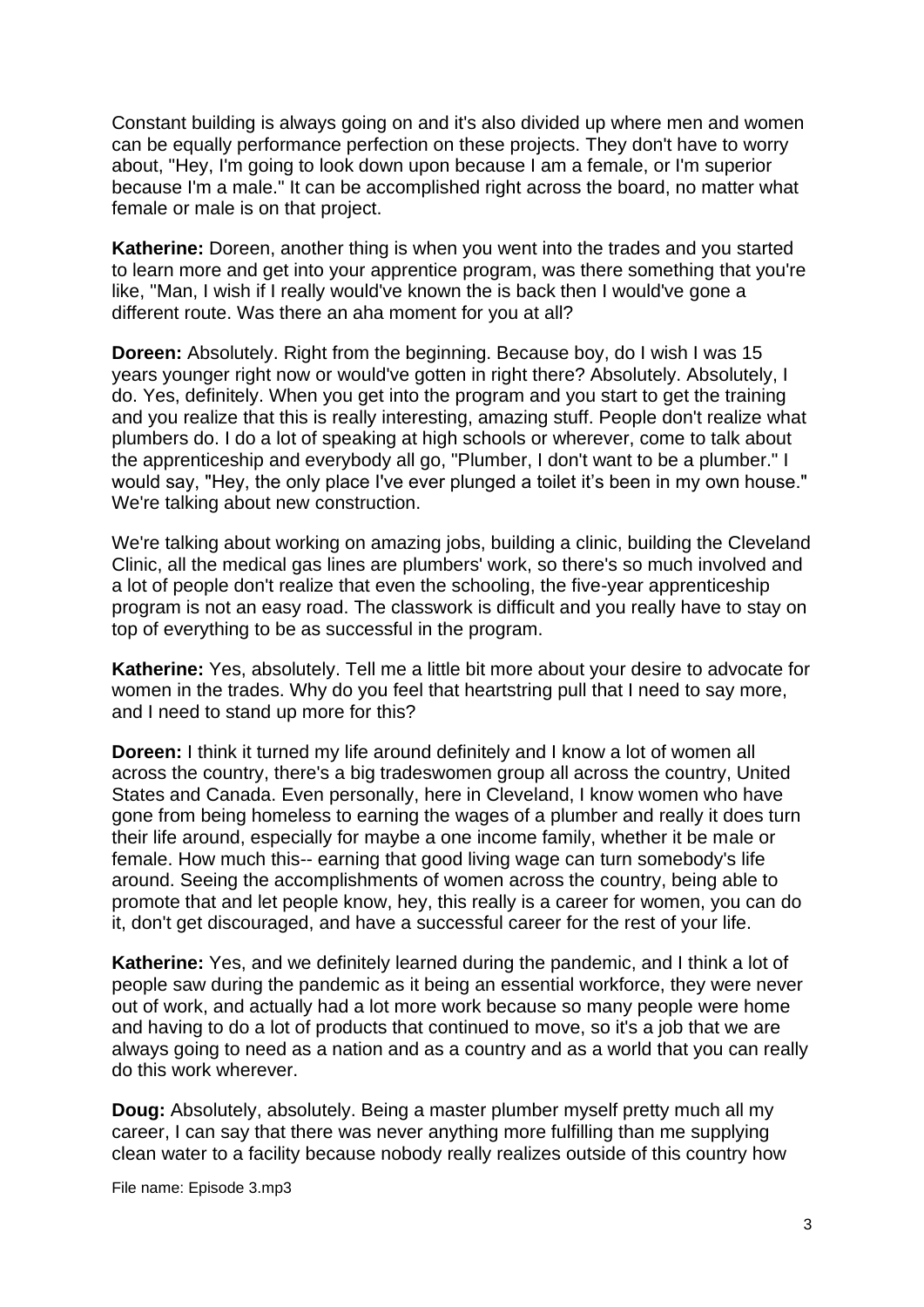important clean water is and how hard it is to acquire. In here, we have the plumbers of the nation supplying it every day safely.

## **Doreen:** That's right.

**Katherine:** Great point. Doreen, how is your leadership and instructor role at Plumbers 55 given you the opportunity to mentor and educate women more?

**Doreen:** All across the country, we need more women in leadership positions, so getting to that leadership position is what gives you a stepping stone to make everybody aware of what you have done, so being president has really offered me a lot because I get to go to a lot of conferences and talk. I do some teaching at the UA international level. We have a program every year that all the instructors from across the country who teach at all the local levels come to training for a week every August, and I teach a recruitment class up there so I'm actually teaching the training coordinators and the instructors and some of the union members on how to recruit women into the trades.

That really has been a definite plus and being an instructor has been great because women need to see other women doing this, that's the biggest challenge. We always say, why don't women think of this? If you think about it, it's between 3% and 4% nationally, the women that actually work with the tools that we consider women in the trades. How do you promote that when you can't-- they say if you don't see it, you can't do it. How do we promote that when there's so few women that other younger women are not seeing women doing this job?

**Katherine:** That's a great point and I think that that's something that for us really to continue to highlight that those women who are in the trades, let's really bring them to the forefront so that others can see like themselves, oh, this is an opportunity for me or this is something I can go and do because if she can do it, I can do it too.

**Doreen:** Right. All the locals even in the Cleveland area, have so few women. We're still around that 3% or 4%, so it's very hard to get a tradeswomen. The plumbers have their own tradeswomen committee and the electricians because there's just not enough numbers. You know what it's like when you try to put a great group together. You need 200 people to get 75 people who really are going to participate.

## **Katherine:** Sure.

**Doreen:** What myself and a carpenter, a female carpenter, approached the Cleveland Building Trades a few years ago and said, "Hey, can we form a tradeswomen committee under the umbrella of the Cleveland Building Trades, because we need the numbers." Luckily, our new Executive Director, Dave Wondolowski, had just gotten into as executive director of the Cleveland Building Trades.

He was young, he was a bricklayer right out of the field, and he was 100%, behind us.

#### **Katherine:** Awesome.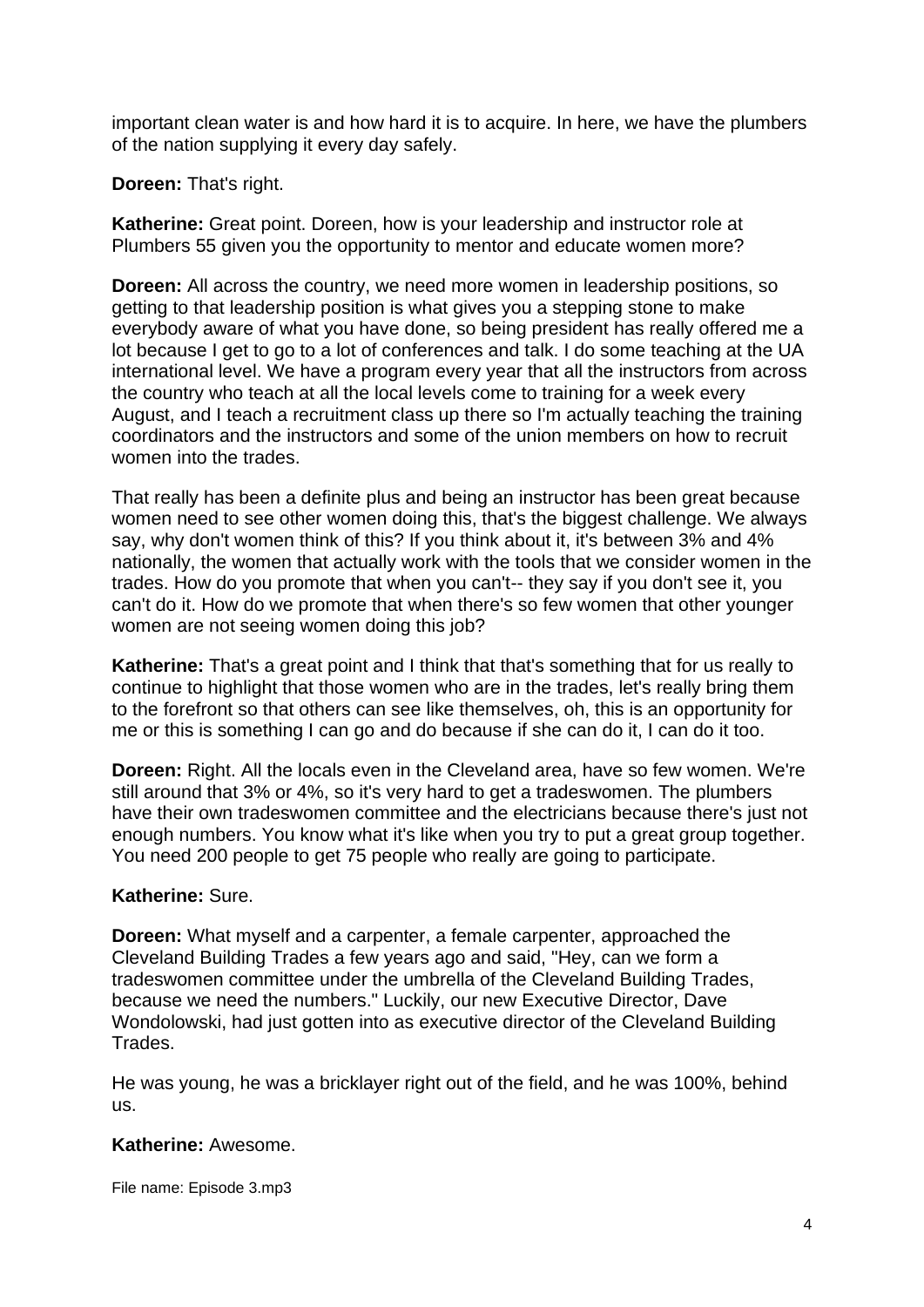**Doreen:** We had to write up a proposal and the executive board said, "Absolutely." Now we have this great committee, the Cleveland Building Trades Tradeswomen Committee and we have all of the women across the Cleveland area from every trade, ironworkers, electricians, sheet metal workers, all together and this is how we've got our numbers up, and how we'll be able to promote even more.

**Katherine:** That's wonderful because even here at Oatey, we are mainly a plumbing product manufacturer, but we also have products that go across other trades. I think it's important for us too to continue talking about trades in general, even though plumbing is very important to us but so is all the trades, like you said, iron metal, electricians, et cetera.

**Doug:** Absolutely. We've spoke before on the show, Doreen, that unless you're willing to take that chance, that leap of faith, you're never going to realize what you're missing. I was always a fan and I think that's why I stayed with the trades my entire career, where I love starting a project, I love building it, I love looking at it 360 degrees to see how I can maybe make it better. Then at the end, I got to stand back and look at it and say I either did that, or I was part of an elite team who completed that project.

**Doreen:** It's funny because my son used to get so. Like, "Oh, Mom, come on." We'd be riding around the car. I'd say, "Hey, your mom helped build that building." [crosstalk]

#### **Katherine:** That's awesome.

**Doreen: "**Your mum helped build that building, I did this building." He'd say, "Oh mom, come on. Really?" Now he's 28 years old, so boy, have the years flown by seeing how he'd kindergarten when I got into the program and now he's always saying, "What are you doing now, mom? What are you doing?" It's interesting.

**Katherine:** That's a good part of talking to your kids about opportunities, and so that they can see direct results of the work that you're doing. I think that's a really important thing. You keep driving by when he's still 28 telling him all the things that you're working on. I love it. I'm going to do that with my boys. I don't know this, are you the actual first woman president of Plumbers 55 or has there been someone before you?

**Doreen:** No, I'm the first president and I probably was one of the first presidents for the UA international.

#### **Katherine:** Awesome.

**Doreen:** I think there's one other one across the country now. We are making strides. We do have a female business agent out on Long Island, at pipe fitters, and we have a female who just got elected financial secretary treasurer out of Detroit, so we're getting up there but it's tough.

**Katherine:** I bet. Well, congratulations. That's a pretty awesome accomplishment for sure.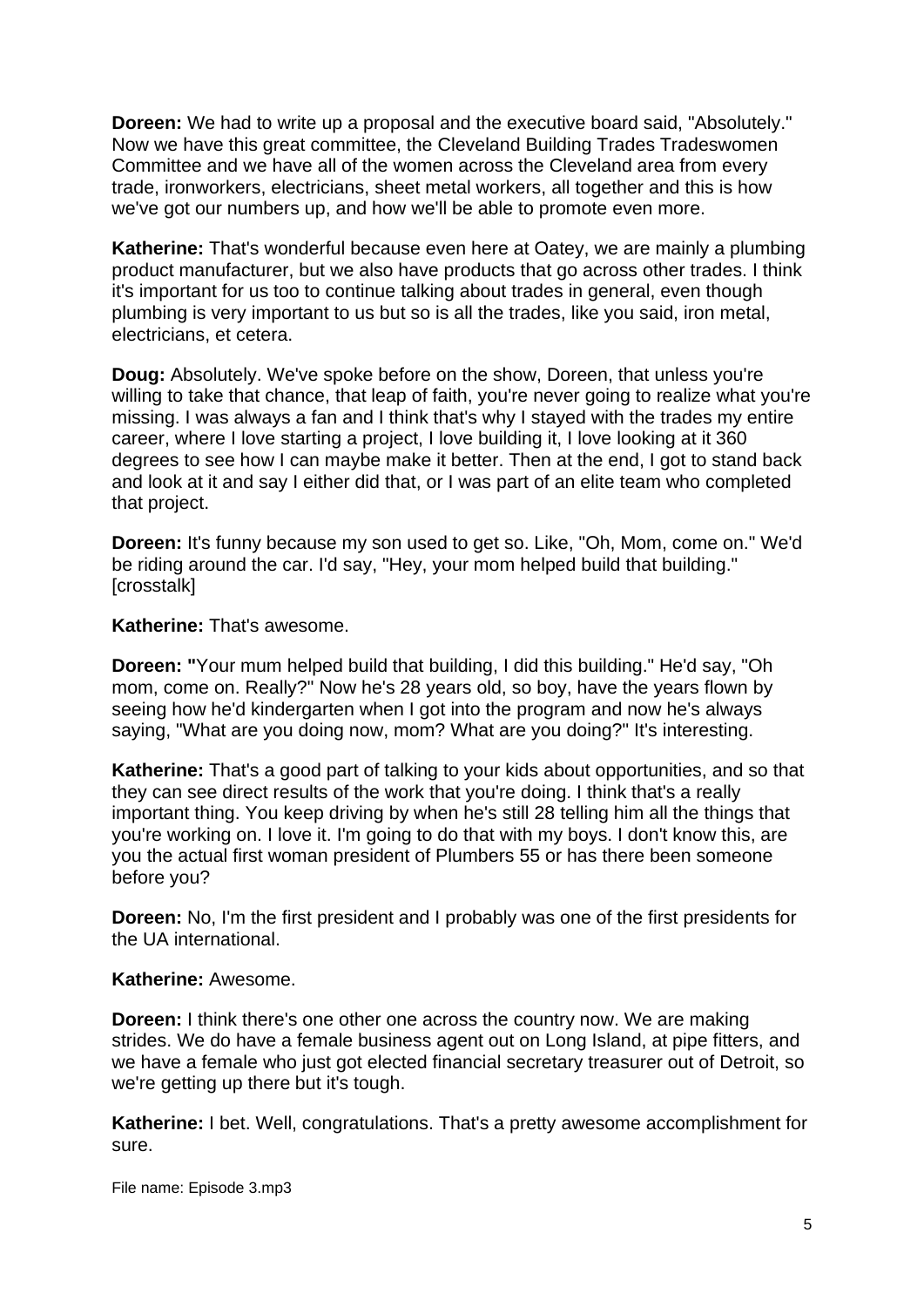**Doug:** When we're done today, can I get your autograph **[unintelligible 00:12:28]**?

[laughter]

**Doreen:** It's funny, because I was one of those people who always was involved, no matter what I did. When I was in college, I was president of the sorority. When my son was in sports, I was the mom doing this and that. When I got into the union, people say, "Why did you get so involved?" I would say to them, "How can you not get involved when this is where you got your training? This is why you make the wage that you do. This is why you have the benefits you do." As soon as I was a journeyman in 2003, I started getting involved. I turned- [crosstalk]

## **Katherine:** That's great.

**Doreen:** -to committee and then I actually ran for the executive board. That was my first elected position. Again, first elected female in anything in the local. Then after two terms on that I ran for president. I'm in my fourth term as president now so coming up on 12 years.

**Katherine:** Oh, that's great. Wonderful. Well, so speaking of getting into that president's role, how do you go about in do you think achieving that position in a very male dominated industry? Did you have obstacles and hurdles that you had to get across?

**Doreen:** Absolutely. It's funny, because there's a big convention every year, not the last couple of years, of tradeswomen. It's called Tradeswomen Build Nation. They pull over 2,000 tradeswomen from across the United States and Canada. It's an amazing experience. I'd suggest everybody go to it. I did a workshop there and that's exactly what I was trying to do. How do you run for office? I tell the story of it's how do you get your foot in the door? For me, when I became a journeyman, I picked a committee that I thought man, this committee could use some help.

I picked the, I hate to say it, a committee a female would be good at so I picked the entertainment committee who does the children's Christmas party and the plumbers picnic.

## **Katherine:** Got it.

**Doreen:** I got on the committee and then after a while, I became chair of the committee, and I made a lot of changes. The kids Christmas party used to be candy all over the place and no food and it was just hectic, so I got rid of all the candy except a little bag, brought in pizza. I actually got my connection through the wives of the members because they'll come up to me the party and they'd say, "Oh my gosh, thank goodness. This is so much better." Then who do they talk to? their husbands who are my members. Then after that, it worked my way up through that. I always tell pick a place that you think you can make a difference. Pick some part of the union or-

## **Katherine:** Great insight.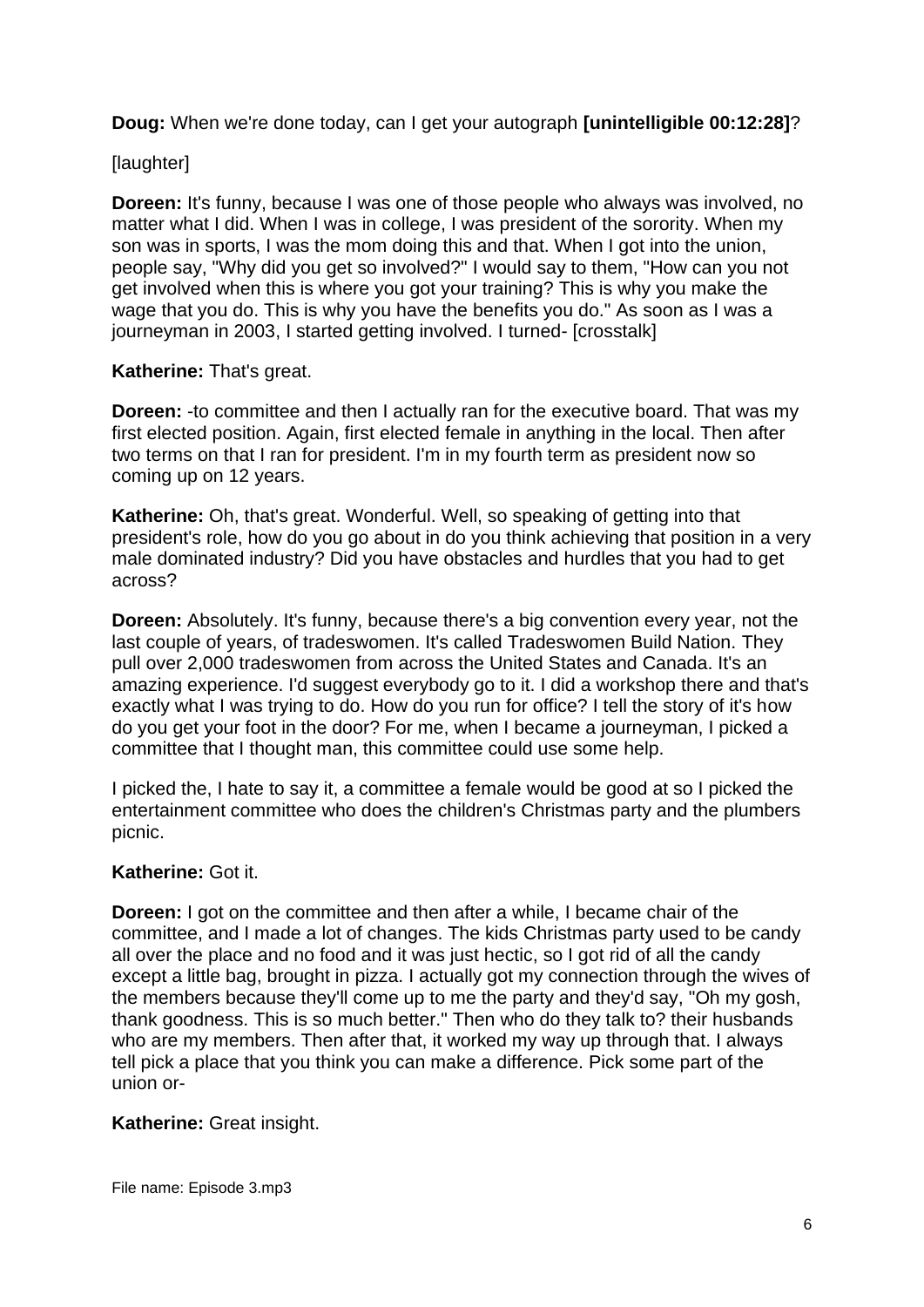**Doreen:** -organization that you think you can make a difference and through that more people will get to know you and you realize that you have good intentions, and you want to make changes and it just snowballed from there.

**Katherine:** That's awesome. Well, I'm going to shift gears a little bit and I want to talk a little bit about how the industry maybe has changed. How has it changed since you entered, almost, I guess now your son is 28, so 23 years ago to how it is now? The good, the bad, what are your thoughts?

**Doreen:** I think it has changed in the fact that there are definitely more women. I remember when I first got in, the percentage was like 2.3, so we are making some headway. I think the younger generation are more open to females in the field than the older generation, just because of what it was like back then. I think, in general, it's still difficult just by the nature of the business. It's a job that's a physical job. It's a job that you have to put up with the weather and the elements, especially here in Cleveland, right?

## **Katherine:** Yes.

**Doreen:** Sunny today and snowing tomorrow, so you never know. [crosstalk] There is a lot of that, but the plus is being that you get the same training, like you mentioned, Doug, and you get the same pay, and we get away from that unequal pay for depending on females and males. Is there still some difficulties out there? Yes, definitely and I will honestly say there are still some men who do not want females on the job.

There are some contractors who don't want a female on the crew, because they think it's going to add some extra problems on the job. That's very frustrating to me because I don't think that's true at all. I think the women who choose to-- This is not a job for anybody, male or female. You wouldn't get my son out there doing this, no way. It's just not for everybody.

The women who choose to do this, what we try to do through the Cleveland Building Trades is we try to tell them, "This is what you're getting into. You have to know exactly what you're getting into if you are going to be successful. Hey, it's going to be rough. There's no place to wash your hands. There's no bathroom to use there except these little wonderful porta-johns that everybody hates." Even the men hate them. We are very honest when women reach out and ask about what it's like in the trade. I think if you know what it's like, and you understand it, what the challenges are going to be, you're going to be successful.

I think the biggest thing is, even generationally, we just need people who want to commit to this training, who will show up for work every day, who will stay off of their cell phones, which is such a safety hazard at construction sites, and you will be successful. It really doesn't take more than that gesture, willingness to tackle this program and learn through your five-year apprenticeship for the plumbers, at least.

**Katherine:** For sure. Something that you said stuck with me about equal pay. That's something that women can expect going into this role that they have equal pay with men, and that's not really a gap within the trades.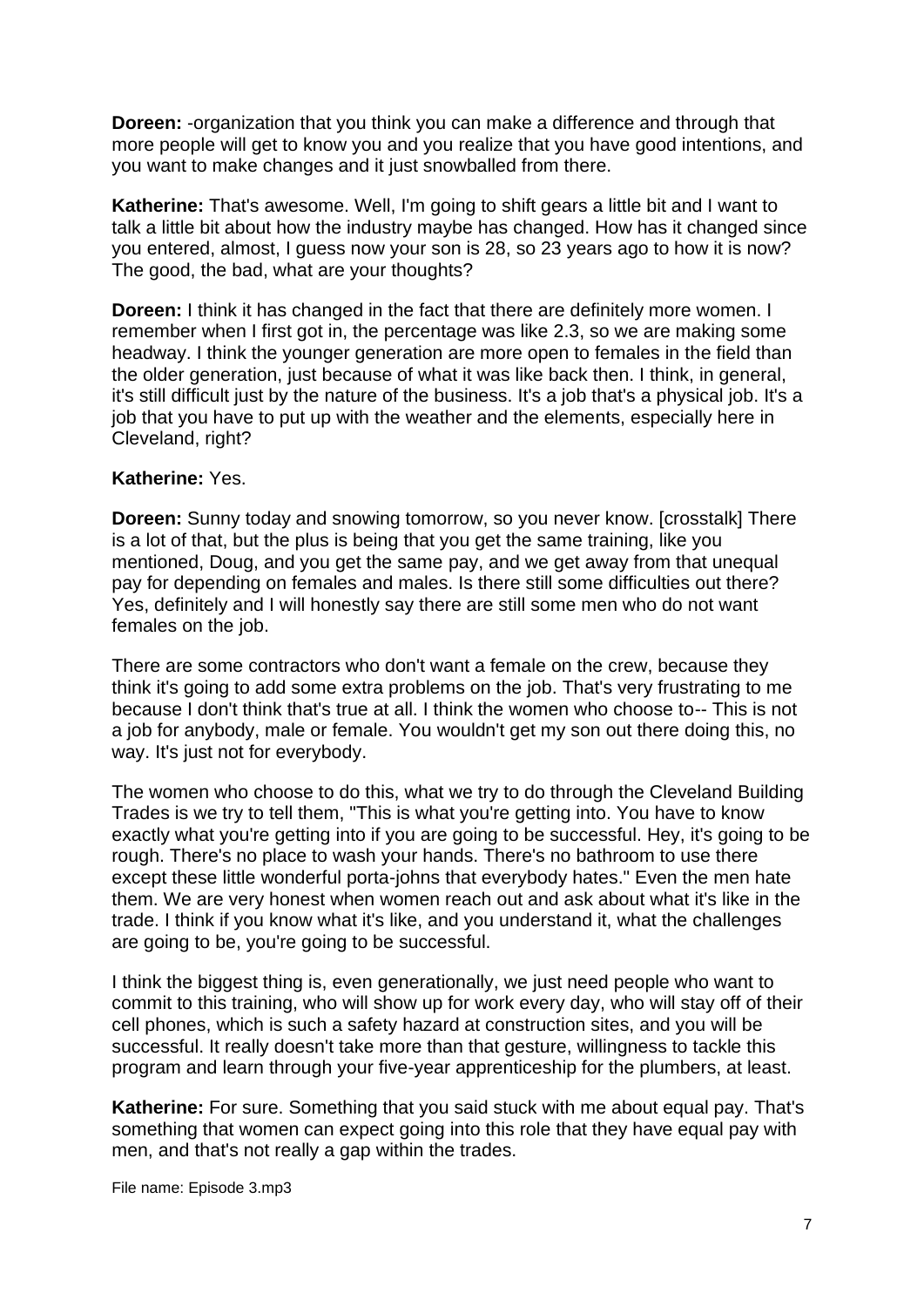**Doreen:** Absolutely not, because we all work under our collective bargaining agreements, so everybody gets paid the same. Now, on the other side of things, I will be honest, and say that a lot of times women are still the first ones laid off. When you look at it overall, do some of the females get as many hours in a year as the males do? No. Again, so much of this is so frustrating, because I just don't know what to do about it, but I think going back to the more females we get out there, the more we become a normal structure on the job or not a minority on the job, that those kinds of things will change.

**Katherine:** I totally agree with you, Doreen. I think you're right. It's exactly what you did. Get involved, show up, be able to show up for another generation that wants to look up to participate in the trades, and that will start to grow even like you said. It was maybe at 2.3%, now you're at 3% to 4%. It's progress, maybe not as fast as desired but I think your leadership and having conversation like this is a great example for a lot of women.

**Doug:** Yes, absolutely. The other thing for the females to remember too is, "Okay, people like Doreen and Doreen staff and the project managers on the job sites, they're not just going to throw you to the wolves and they're not going to say, 'Hey, it's going to be a tough day, work it out.'" They are going to have that support there. They're going to have good mentoring. They're going to have that support knowing that, "Hey, you know what, somebody is pushing limits too far. I am an equal in this trade and I need some assistance neutralizing this situation."

Like here at Oatey, we work a lot with non-union and union contractors, obviously. One of the things I liked most about the union structure was the safety portion of it. It is really, really hammered in every day, "We want you to come home the same way you went to work." The OSHA guidance, they're followed, they're talked about all the time. The women don't have to worry about, hi, I might be a little bit smaller in stature or something than someone else so I might get injured easily. Those rules and guidelines are set up so that everybody is as safe as possible all day.

**Doreen:** Yes, that's true. In the apprenticeship, before they even go out in the field for the plumbers, and for all the trades, they'll get like an OSHA 10 training, and then somewhere, they'll also get OSHA 30. You're absolutely right, safety is such a huge part of it. It's interesting because a lot of times when I'm talking somebody will say, "Well, women aren't strong enough to do this job." That's like my-- Don't say that to me because that's like my trigger point.

I always say to them, "Have you ever seen the health care workers, the women, nursing aides? Do you think it's easier to lift a 10-foot piece of pipe than it is to lift a person in a bed who you have to help in and out of a bed?" That's very aggravating to me. You're not expected to do anything that somebody else wouldn't do on the job, we have things. There's certain things you don't do alone and I always say too, when I was at my prime in the field, I was probably stronger than that 19-year-old kid who just got in and I was probably stronger than the 65-year-old guy who is ready to retire, so it's all kind of things. To me, that is a moot point to absolutely bring up.

**Katherine:** Makes sense. I want to talk a little bit in dive into some advice for women in the trades. What would you give advice to young women? You talked a little bit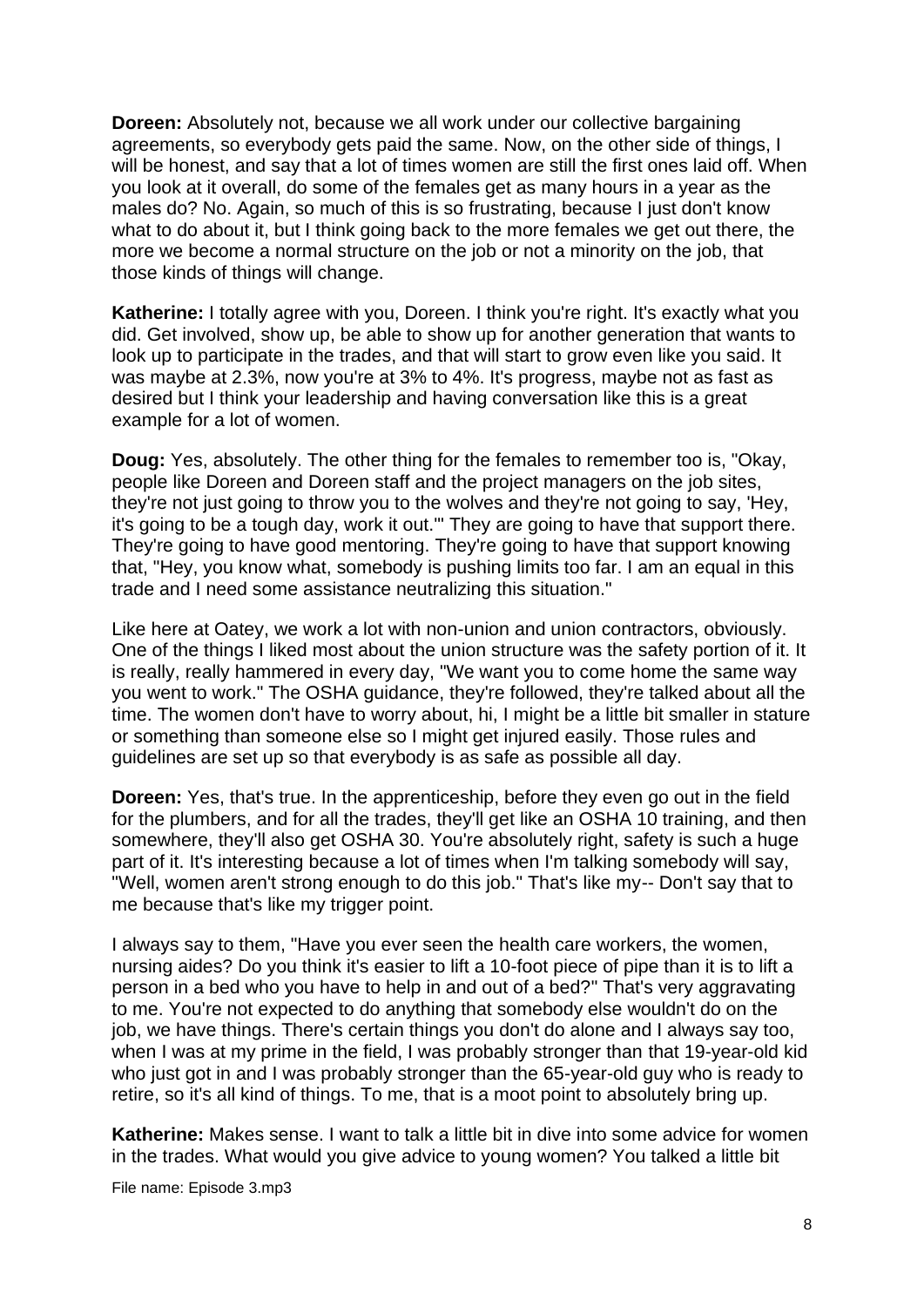about being honest with them, and truthful about some challenges they're going to have, but what else would you kind of if someone was sitting across me saying, I think that this is the direction I want to go.

**Doreen:** Again, I would tell them to really do their research and to find out what trade is right for you. It's really hard. We talked about how do you promote this to the general public about the trades and the hard part for us is that the high schools still a lot of the counselors don't push this as an opportunity so we slowly have to work on that. I think it's coming around where people are starting to see that this should be an option.

The Cleveland Building Trades-- and it was frustrating to us to go to-- I would go to a career fair at a high school and there would be everyone there, all different kinds of company, all the armed forces, firemen, policemen. We would be there and we would get very little feedback stopping at our table, either the parents walk by or the counselors walk by. It's frustrating because you still have that stigma about going to the trades because you can't do anything else and that's another thing we have to stop.

We started through the Cleveland-- and all of the trades were frustrated by this. A few years ago, I started doing-- the Cleveland Building Trades do two trade fairs a year, usually in October and March where it's nothing but the trades there. The Cleveland Building Trades are the only ones there and anybody who comes there is coming because they want information about the trades. Going back to what do we tell females when they're interested in this?

I tell them, you need to come to something like this and you need to talk to every trade, find out what every trade does and it's really great that every single trade that comes to that brings a female with them to man their table and then the Tradeswomen Committee always does the table at the front. We just had one in October, and there was probably about 20 tradeswomen there from all the different trades. I tell them come and talk to these women and ask them any hard question you want. Like I said before, these women are going to be very honest with you, and do your research because every trade is different that you really have to find out what exactly do they do?

What are the physical aspects of that job because we talk about a plumber, or an ironworker, there's a big difference between that, somebody may want to be a plumber, but they're not quite sure that they want to be an ironworker who has other challenges and yet women are great ironworkers because women they are physically, they have great balance, they are multitaskers like we all know, so the women that do decide to do that are really successful. That is the biggest point. Understand what you're getting into and understanding that this is a commitment especially during apprenticeship program. This is a commitment for five years where you're going to have to work hard and do what's expected of you and you will succeed. All I can ever say to everyone, if you take advantage of what is being offered to you, you will succeed.

**Katherine:** You will succeed. That's great.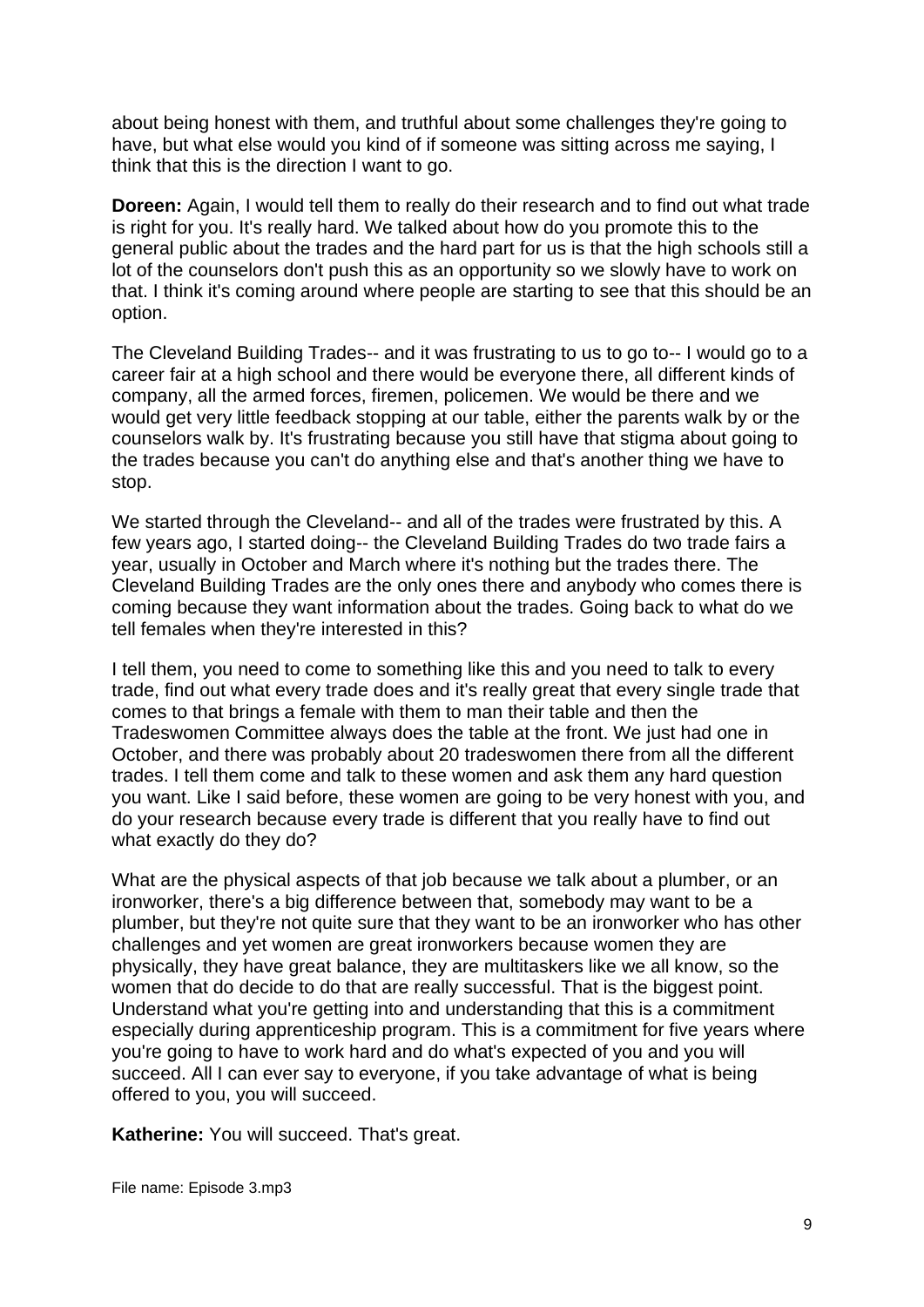**Doug:** Absolutely. I'm just going to add to that briefly there. The union is set up and structured in such a way that they don't want you to fail. They will absolutely do everything possible to make you successful even if you don't want to be successful.

**Doreen:** That's right.

**Doug:** You can't get a better opportunity than that.

**Doreen:** You can't, the training is all laid out for you. You're going to get this in your first year, second year, third year. By the time you're ready to become a journeyman, you're going to have the certificate you need, the certifications you need, the licensing you need. It's going to go laid out for you.

**Katherine:** That's awesome.

**Doreen:** Yes, it really is.

**Katherine:** How can schools, associations, like you're doing today, manufacturers, best support young girls and women getting into the trades or in the trades?

**Doreen:** I personally think that we need to start reaching the younger girls. We need to start reaching at a point where they not even sure what they want to do with their career. There's that old saying if you ask a little six-year-old girl what do you want to be when you grow up? You've got things like, I want to be an astronaut, I want to be a doctor, or I want to be this. They have amazing things. Then they get to junior high, and what do you want to be? Those things are gone.

It's like for some reason, society has set them, no, this is what you're supposed to be doing, and it's a shame it's still like that. I think reaching even younger girls, and I think the best way to do that, and I hope to be something will start in Cleveland. I have a friend out of New York City who started something called Tools and Tiaras.

## **Katherine:** Oh, yes.

**Doreen:** She hosts those workshop for those younger girls, and she said, "It's just amazing how excited they are, and how--" She said she takes them on a job site when we could go out on the job sites. She would take them on a Saturday on a job site, get permission, line it all up. She said, "They would go for a tour." She said, "If they would see a woman working, they'd all start going, 'Yes, there's a woman. There's a woman.'"

#### **Doug:** Girl power.

**Doreen:** Girl power, exactly. She has made great strides with that, and I really think that is the key that we have to reach those young girls and tell them, "Hey, you can do this?" I have a little niece, and she's five years old now. Man, you tell her she can't do something, and she crosses her arms and stamps her foot, and she's going to tell you "No, I can do that." We can't lose that, and somewhere along the line, we start to lose that.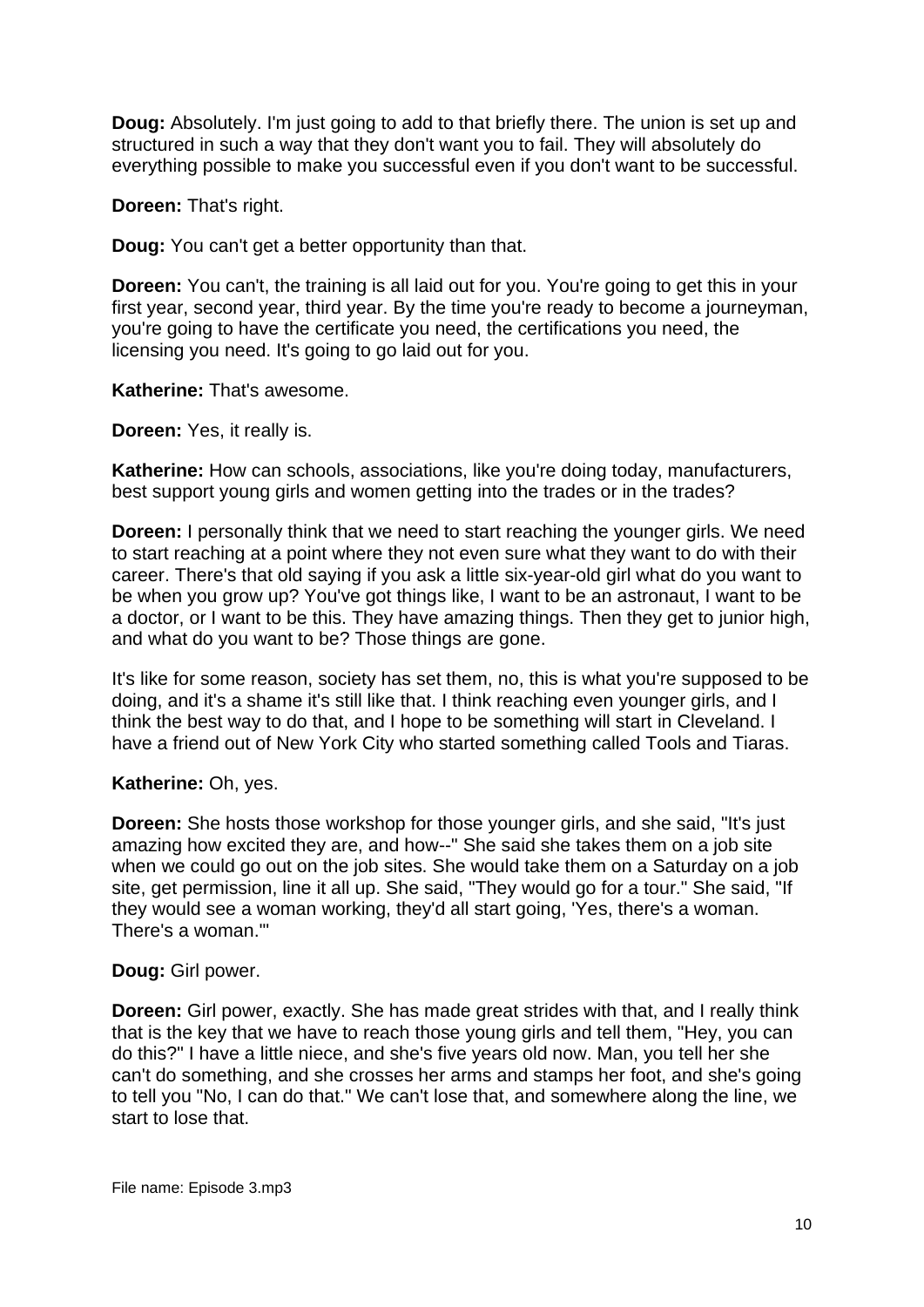**Katherine:** Well, Doreen, we will help you if you want to get that started up. We've got a facility here at Oatey University or if there's a project, we know a couple of plumbers locally that would definitely partake in something like that. We actually had Girl Scouts of Northeast Ohio in here to learn about manufacturing and plumbing. We are always supportive to whatever we can do because it is. It's an important conversation we need to continue to have and bringing awareness and letting people know that, hey, this is an opportunity for you.

#### **Doreen:** Absolutely.

**Doug:** Absolutely. One quick story. Back in my day, I did some very large projects. On one project, I had a female electrician show up. I was not aware of female interactions on a construction sites at that time. I never really talked to anybody except for my foreman. The foreman, the electrical contractor came to me and he goes, "Hey, I need your help. I need to know what to do with this person." I'm like, "That's why I pay you. Okay, you figure it out. Who is this person?" Well, it's a female.

Long story short, I got to know this young lady. She started as an electrician. She basically was close to being homeless, but she got into this career, so she could take care of her and her daughter. The job site was not well receiving of her, so I basically had to have a meeting, laid the law down that if anybody harassed her at all, I would fire him. I went, I had a meeting with her. I told her I was going to give her an opportunity, but she had to prove herself. At the end of the story, she became such an asset to that job site.

Every time I was in that area working, I would try to get her from the hall, and she'd become so well known that I couldn't get her anymore because everybody else wanted to pick her up.

**Doreen:** Yes, absolutely. We talked about how things have changed over the years. I think they have in some ways, but I remember the first job I was on, and I didn't know until I was probably there six months when somebody finally came up to me and said, "That foreman did not want you on the job right from the beginning. He didn't want women on the job. He didn't want women on the job." Gosh, him and I ended up becoming really good friends.

He became a mentor to me, and he passed away a few years ago. When I went to the wake I introduced myself to his daughter, and she goes, "Oh my gosh." She goes, "You're Doreen. My father used to say you were the best man on the job."

[laughter]

**Doug:** That's awesome.

**Doreen:** That is good.

**Katherine:** That is awesome.

File name: Episode 3.mp3 **Doreen:** Yes. Again, women are great at this because we are great at hand-eye coordination, and sometimes being smaller helps. I don't know how many times I got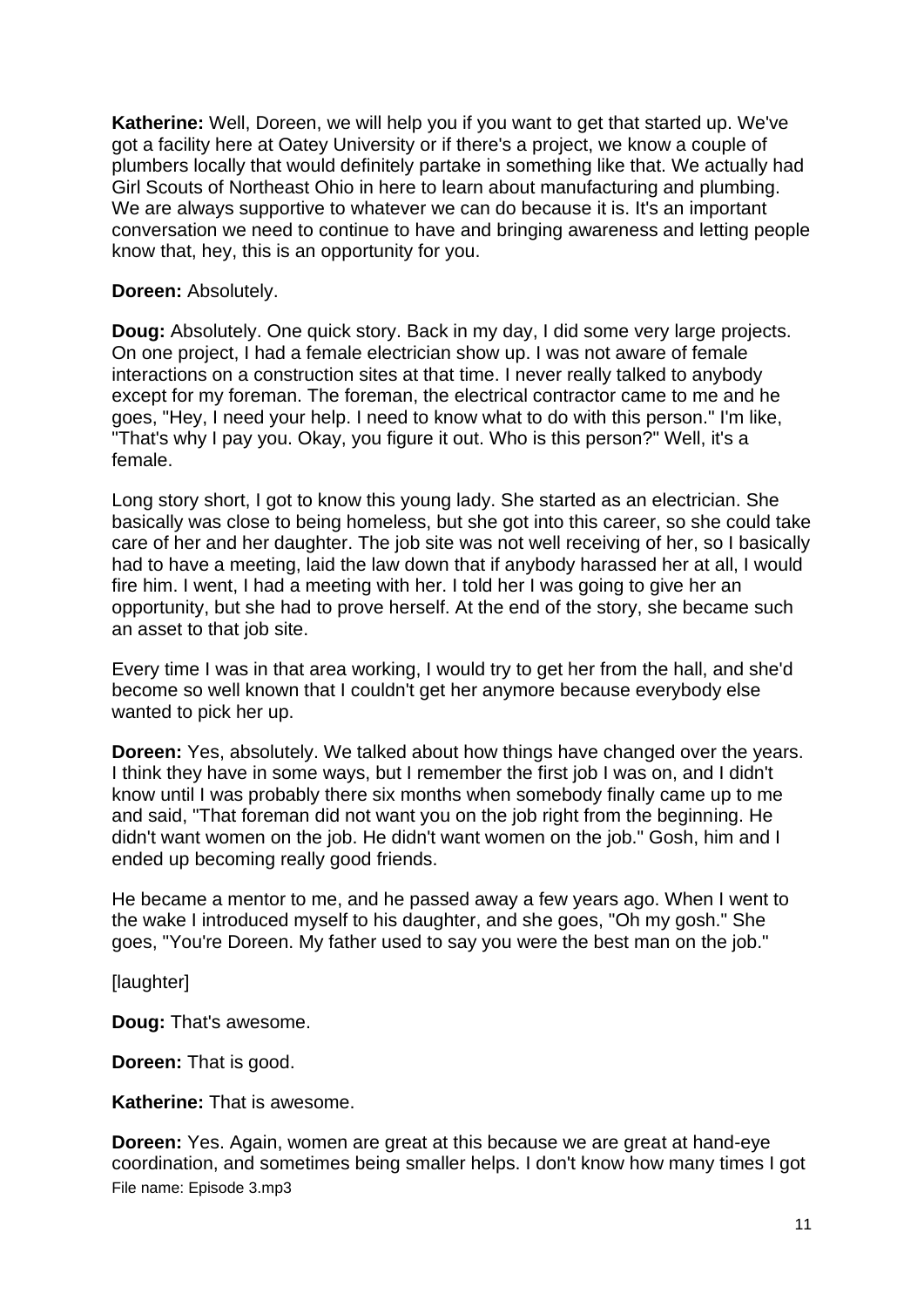called and somebody would say "Hey, I just dropped something down this three-inch pipe and my hand won't fit." My would fit, and I would get right down there or the little fine little stuff that just took a little bit of finesse. Women are much better at. Men are more apt to try to bully something in where women will be very precise about it, so a lot of excellent qualities for females.

**Katherine:** Absolutely. As we start to wrap things up today, is there anything that you would like to help close with that you want to leave here today from our conversation that you really want to make sure gets across to our listeners?

**Doreen:** No. I just think on two sides that women really need to look at this as an option for themself, the training is there, the amazing career is there and not only are you going to become a electrician or a plumber, a pipe fitter? Not necessarily do you have to stay working with the tools as we call it. There's other opportunities, there's estimators, and start your own company.

What we need some minority companies out there too. That's an option. Then on the other side for the men out in the field, just to give the female the same chance as you would give anybody else. I think they would be pleasantly surprised at how good females can be.

**Doug:** Doreen, I have a question for you so you've explained to us some of your challenges in a high level. The time that you entered the trades were almost a hostile period for women to be in there because the bullying had to be tremendous, but looking back would you have still taken that same journey to be where you are today?

**Doreen:** Absolutely. Like I said, I wish I would've done it sooner.

**Doug:** See, and that's great. That's what we want all the young women to know out there. Hi, take that chance with anything there's going to be challenges but what the end result is going to be satisfaction, confidence, and just a great experience.

**Doreen:** There still is some of that negativity and bullying out in the field. I would say to every trades person out there that if you see something like that, speak up. You know what I mean? If you see something happen, speak up because if everybody starts to speak up, then the minority is the ones that have that kind of attitude and the majority are going to slowly stop them from doing it.

**Katherine:** Allyship is so key. Really important.

#### **Doreen:** Absolutely.

**Doug:** The last time I checked Doreen, it doesn't take one person to build a building, takes a team. Every team member, whether you're sweeping the floors or whether you're signing checks, everybody is important on that job site. Work together and support each other and everybody will be more successful.

**Katherine:** Wonderful.

File name: Episode 3.mp3 **Doreen:** Absolutely.